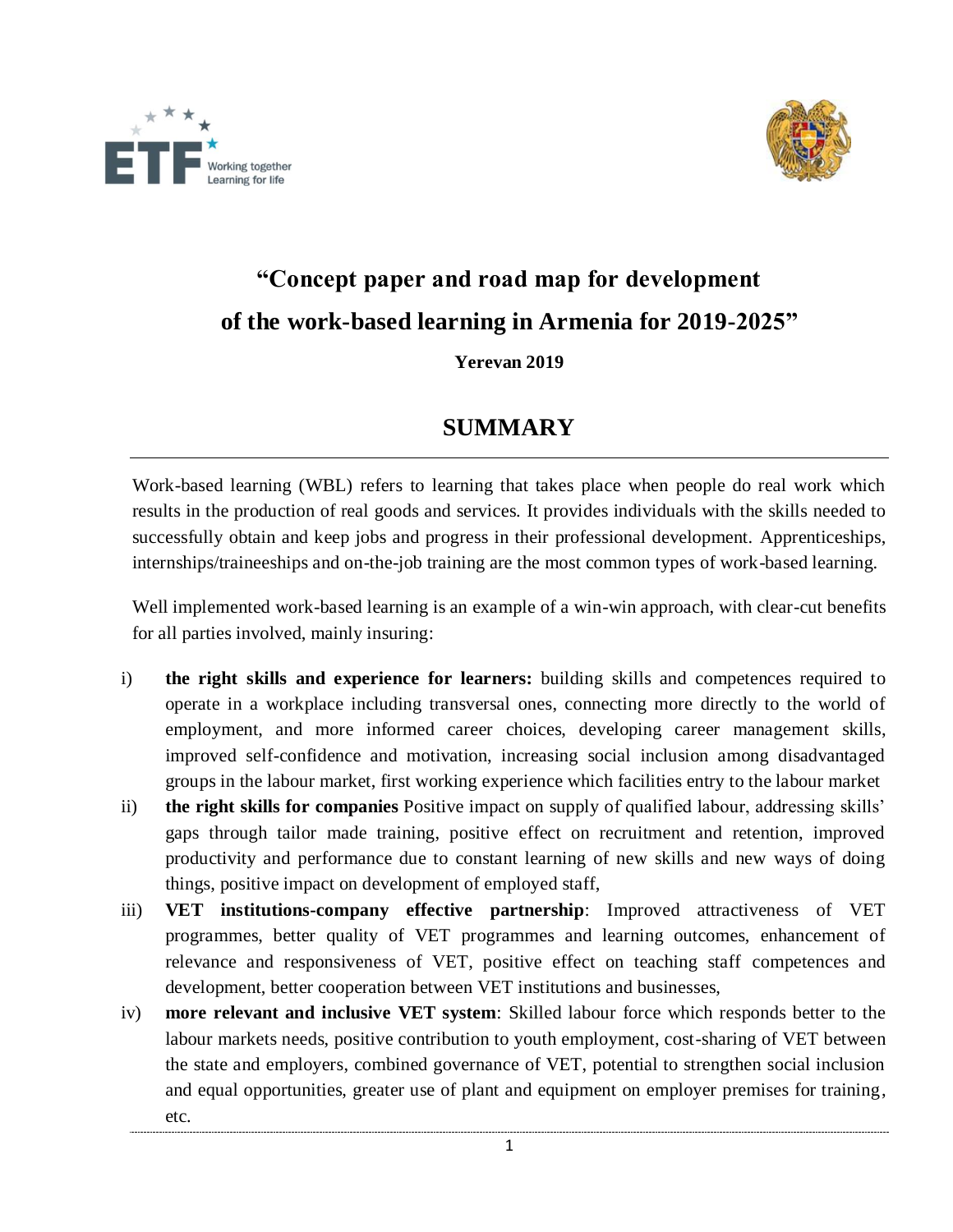The European Commission's communication, Rethinking Education recognized it as a strategic priority: "Work-based learning, such as dual approaches, should be a central pillar of vocational education and training systems across Europe, with the aim of reducing youth unemployment, facilitating the transition from learning to employment, and responding to the skill needs of the labour market"<sup>1</sup>.

The unemployment of youth is still high in Armenia. The 2017 report on labour market analysis indicates 21.3% and 26.9% of unemployment rate for 15-24 and 25-34 age groups respectively. Moreover, for the same period, the unemployed rate for people having graduated from a VET was 52.4% as a share of the total<sup>2</sup>. According to a more recent study, unemployment of youth within the age group 15-35 is even 70% in Lori, Gegharkunik and Ararat regions<sup>3</sup>.

Facing the high level of youth unemployment and considering the proven benefits of WBL the development and implementation of appropriate national policy, legal framework and implementation tools for WBL is seen as a key issue to address the problem of relevance and quality of VET in Armenia.

This "Concept paper and road map for development of the work-based learning (WBL) in Armenia for 2019-2025" is aimed at formulating the policy framework necessary for the development of work-based learning (WBL) in the field of vocational education and training (VET) of the Republic of Armenia. Likewise, the concept aims at defining activities targeting the gradual implementation of new forms of WBL. The document has been elaborated by Armenian Working Group on WBL of the Ministry of Education, Science, Culture, and Sport<sup>4</sup> with the support of European Training Foundation (ETF) and has been completed and edited by ETF National Expert Arayik Navoyan.

While determining conceptual approaches of development of the WBL and its priority forms, the elaboration and implementation of effective mechanisms aimed at efficient involvement of the main stakeholders; employers in particular, have been underlined.

Preferable approaches of Ministry of Education, Science, Culture and Sport of Armenia towards WBL implementation in the VET system, the needs expressed by employer representatives, the current state-of-affairs of the country, the best European practice on WBL: in particular the expertise accumulated while implementing pilot projects, as well as the establishment of necessary pedagogical approaches, tools and capacities of VET institutions for the implementation of new forms of WBL have been taken into account. Therefore an approach of the gradual adaptation and implementation of different WBL forms in the Armenian VET system throughout different time slots the way it is suggested :

 $\ddot{\phantom{a}}$ <sup>1</sup> European Commission, 2012.Rethinking Education: Investing in skills for better socio-economic outcomes, p. 7.

<sup>&</sup>lt;sup>2</sup> National Statistical Service of Armenia, 2018.Labour Market in the Republic of Armenia, 2016-2017, pp. 186; 188. Available at https://www.armstat.am/file/article/trud\_18\_9.pdf

 $^3$  World Vision Armenia, 2018. SAY YES project Baseline Evaluation, September 2018, Yerevan, p. 4. [https://www.wvi.org/sites/default/files/Report\\_eng%2C%20SAY%20YES%20baseline\\_Final.pdf](https://www.wvi.org/sites/default/files/Report_eng%2C%20SAY%20YES%20baseline_Final.pdf)

 $^4$  Armenian Working Group on WBL was established by order n° 18 $\rm U/_{2}$  of the Minister of Education and Science of the RA in January 2018, including the main Armenian stakeholders of the WBL.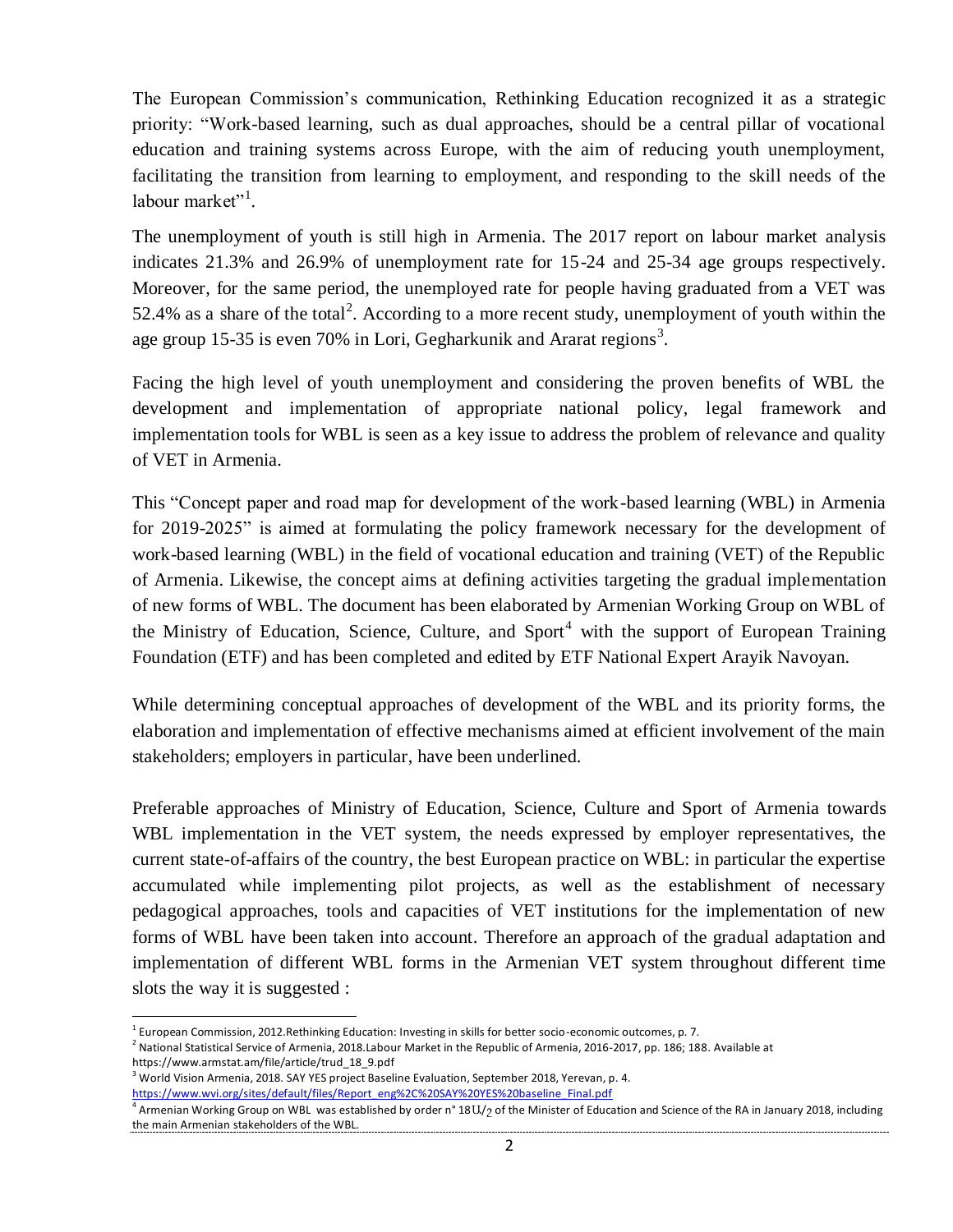| <b>Timeframe</b> | <b>Proposed WBL form</b>                                                        |
|------------------|---------------------------------------------------------------------------------|
| Short-term       | Form 1 - Internship: Programmes, where learners legally have the status of a    |
|                  | student. Such kind of programmes can be called differently, e.g. "Internship",  |
|                  | "Production internship", "Learning in the workplace".                           |
| Mid-term         | Form 2 - "Real" companies adjacent to VET institutions (Armenian model to be    |
|                  | developed).                                                                     |
| Long-term        | Form 3 - Apprenticeship/Dual Education: Programmes, where learners are legally  |
|                  | employees, they receive a salary, e.g. in case of formal apprenticeship, when a |
|                  | contract is signed between the apprentice and the employer.                     |

In line to this adopted approach, a road map for development of the work-based learning in Armenia for 2019-2025 is suggested, which includes WBL main components related several activities necessary for WBL successful implementation and further expansion:

| Improving policy and legal framework                                                                           | Period    |
|----------------------------------------------------------------------------------------------------------------|-----------|
| Definition of legal framework for organization of $2nd$ and $3rd$ forms of WBL                                 | 2019-2022 |
| Elaboration of the principles and conditions of financial and fiscal activities of the<br>WBL form 2           | 2020      |
| Elaboration of mechanisms and procedures for training teachers involved in delivery<br>of WBL                  | 2020      |
| Operationalization of mechanism for certification and recognition of skills<br>developed within non-formal WBL | 2024      |
| Involvement of WBL peculiarities in internal and external quality assurance systems                            | 2020-2025 |
| Introduction of internationally recognized WBL definitions in the Law on VET                                   | 2019      |

| WBL organization and implementation in the workplace and class-room                           | Period    |  |
|-----------------------------------------------------------------------------------------------|-----------|--|
| Improvement of internship organization and assessment                                         | 2019      |  |
| Elaboration of WBL curricula and modules in VET adjacent trade companies in line              |           |  |
| with priority specialty per region                                                            | 2019-2023 |  |
| Development of necessary knowledge and skills among VET teachers and mentors<br>2020          |           |  |
| with the aim of effective implementation of every form of WBL                                 |           |  |
| Implementation needs assessment of different forms of WBL per priority specialty<br>2020-2024 |           |  |
| and elaboration of WBL curricula and programmes                                               |           |  |
| Development of monitoring system for WBL implementation                                       | 2020      |  |